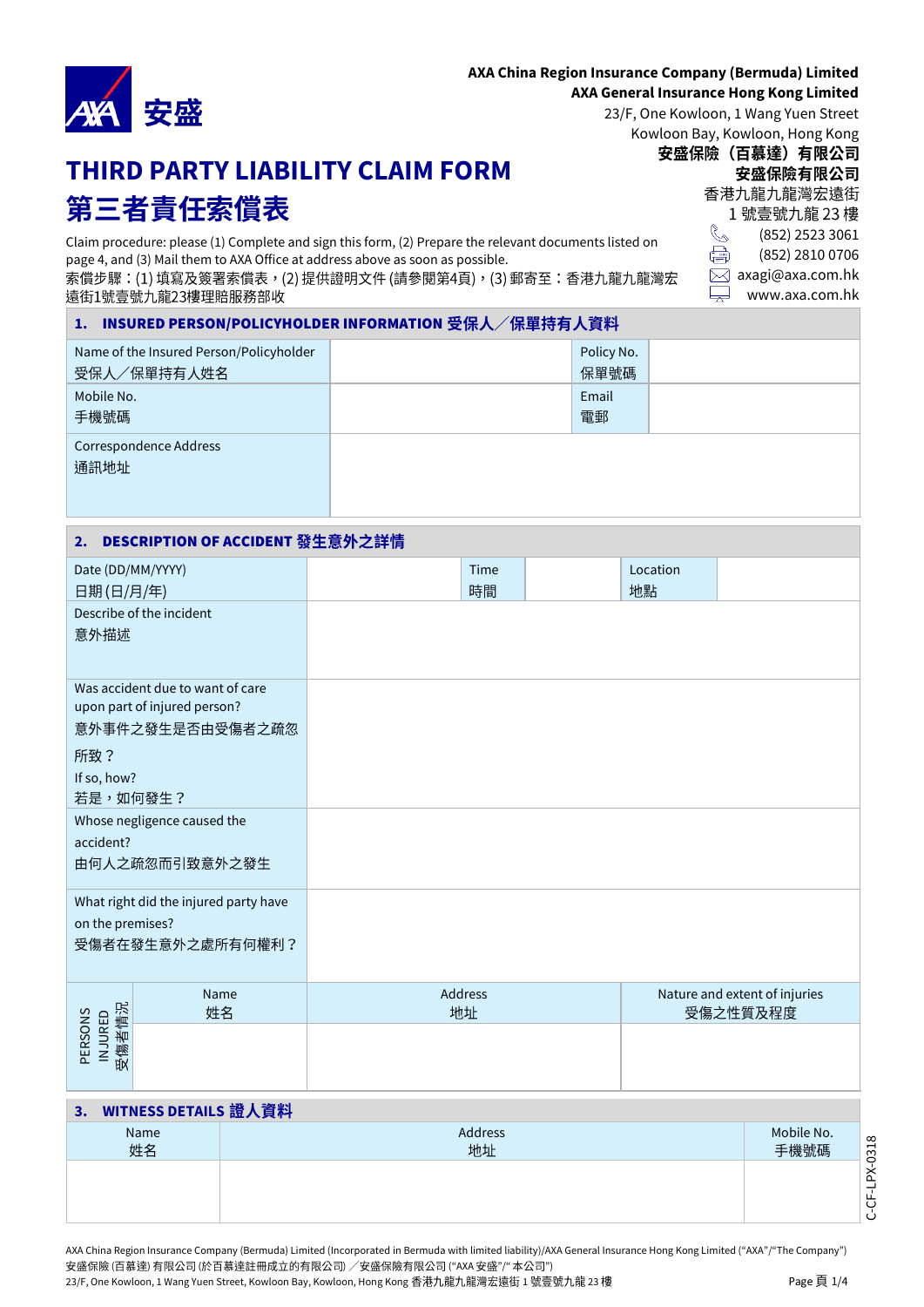| Name, address of Owner and kind of property<br>物主姓名和地址及財物類別<br>Nature and extent of damage<br>損害之性質及範圍<br>Estimated cost of repair (HKD)<br>估計修理費用若干<br>DETAILS OF POLICE REPORT 警察報告資料<br>5.<br>Have the police or other authorities been informed?<br>閣下有否向警方或其他機構報告失事情況?<br>□ Yes是<br>□ No否<br>If "Yes", please state name of the police station or authority and reference number<br>如"是",請填寫警署區域報案號碼<br>Reference Number 報案號碼<br>Name of Police Station/Authority 警署區域<br>CLAIM PAYMENT METHOD 收取索償款項提示<br>6.<br>If the claim payment method "Autopay to bank account" is chosen,<br>1.<br>please provide Insured/Insured Person/Eligible Person/Claimant's bank account proof showing account holder name and account number<br>a)<br>(e.g. copy of bank book, ATM card or bank statement etc).<br>For Insured/Insured Person/Eligible Person/Claimant who is an individual, only personal banking saving/current accounts will be accepted by<br>b)<br>AXA China Region Insurance Company (Bermuda) Limited (Incorporated in Bermuda with limited liability)/AXA General Insurance Hong Kong<br>Limited ("AXA").<br>For Insured/Insured Person/Eligible Person/Claimant who is a corporate entity, only commercial banking saving/current accounts will be<br>C)<br>accepted by AXA.<br>AXA will only pay/transfer Hong Kong Dollars to the designated bank account.<br>d)<br>If the bank transfer payment is rejected, declined or unsuccessful, a cheque will be issued to Insured/Insured Person/Eligible<br>e)<br>Person/Claimant and posted to address stated on the claim form instead without further notice.<br>f)<br>If the claim payment amount is over HKD 20,000, a cheque will be issued to Insured/Insured Person/Eligible Person/Claimant and posted to<br>the address stated on the claim form.<br>If the claim payments are settled in currencies other than the policy currency(ies), the payment amounts would be subject to change according to<br>2.<br>the prevailing exchange rate determined by AXA from time to time. The fluctuation in exchange rates may have impact on the payment amounts.<br>You are subject to exchange rate risks. Exchange rate fluctuates from time to time. You may suffer a loss of your benefit values as a result of the<br>exchange rate fluctuations.<br>AXA reserves the right to determine the claim payment method at its absolute discretion.<br>3.<br>1. 凡選擇以「自動轉賬至銀行戶口」方式收取索償款項,<br>請同時提交印有投保人/受保人/合資格人士/索償人士全名及銀行戶口號碼之戶口證明(如銀行存摺或自動櫃員機卡或銀行月結單副<br>a)<br>本等)。<br>投保人/受保人/合資格人士/索償人士是個人客戶,安盛保險 (百慕達) 有限公司 (於百慕達註冊成立的有限公司) /安盛保險有限公<br>b)<br>司(「AXA 安盛」)只接受個人銀行儲蓄/支票戶口。<br>投保人/受保人/合資格人士/索償人士是公司客户,AXA 安盛只接受公司銀行儲蓄/支票户口。<br>C)<br>AXA 安盛將支付/轉賬港元到指定的銀行賬戶。<br>d)<br>如銀行轉賬被拒絕或不成功,款項將以支票形式寄予投保人/受保人/合資格人士/索償人士於索償書上所提供的地址,而恕不另行<br>e)<br>通知。<br>當索償金額超過 20,000 港元,款項將以支票形式寄予投保人/受保人/合資格人士/索償人士於索償書上所提供的地址。<br>f)<br>2. 如索償款項的貨幣不是保單貨幣,該款項可能會受 AXA 安盛不時釐定的匯率而改變。匯率之波動會對索償款項構成影響。您須承受匯率風<br>險。匯率會不時波動,您可能因匯率之波動而損失部分的利益價值。<br>3. AXA 安盛保留權利自行決定其索償款項的付款方式。<br>I/WE hereby request and authorize AXA China Region Insurance Company (Bermuda) Limited (Incorporated in Bermuda with limited liability)/AXA General<br>Insurance Hong Kong Limited to pay benefit due in respect of this claim by (Please "v" the appropriate box to indicate your choice):<br>我/我們在此要求並授權安盛保險(百慕達)有限公司 (於百慕達註冊成立的有限公司) /安盛保險有限公司用以下方式支付索償款項 (請以"、"作出<br>選擇):<br>□ Cheque (to be drawn in Hong Kong Dollar) 支票 (以港元結算支付款項)<br>口 Cheque (To be drawn in Policy Currency which is non-Hong Kong Dollar) 支票 (以非港元保單貨幣結算支付款項)<br>$\Box$ Autopay* to bank account (By HKD and only apply to claim amount not over HKD 20,000)<br>自動轉賬* 至銀行戶口 (以港元結算及只適用於索償金額不超過 20,000 港元) * Please fill in Part below 請填妥以下部分<br>Bank Account Information 銀行戶口資料 | DAMAGED TO PROPERTY OF OTHERS 損害第三者之財物情形<br>4. |  |  |  |  |  |  |  |  |  |
|--------------------------------------------------------------------------------------------------------------------------------------------------------------------------------------------------------------------------------------------------------------------------------------------------------------------------------------------------------------------------------------------------------------------------------------------------------------------------------------------------------------------------------------------------------------------------------------------------------------------------------------------------------------------------------------------------------------------------------------------------------------------------------------------------------------------------------------------------------------------------------------------------------------------------------------------------------------------------------------------------------------------------------------------------------------------------------------------------------------------------------------------------------------------------------------------------------------------------------------------------------------------------------------------------------------------------------------------------------------------------------------------------------------------------------------------------------------------------------------------------------------------------------------------------------------------------------------------------------------------------------------------------------------------------------------------------------------------------------------------------------------------------------------------------------------------------------------------------------------------------------------------------------------------------------------------------------------------------------------------------------------------------------------------------------------------------------------------------------------------------------------------------------------------------------------------------------------------------------------------------------------------------------------------------------------------------------------------------------------------------------------------------------------------------------------------------------------------------------------------------------------------------------------------------------------------------------------------------------------------------------------------------------------------------------------------------------------------------------------------------------------------------------------------------------------------------------------------------------------------------------------------------------------------------------------------------------------------------------------------------------------------------------------------------------------------------------------------------------------------------------------------------------------------------------------------------------------------------------------------------------------------------------------------------------------------------------------------------------------------------------------------------------------------------------------------------------------------------------------------------------------------------------------------------------------------------------------------------------------------------------------------------------------------------------------------------------------------------------------------------------------------------------------------|------------------------------------------------|--|--|--|--|--|--|--|--|--|
|                                                                                                                                                                                                                                                                                                                                                                                                                                                                                                                                                                                                                                                                                                                                                                                                                                                                                                                                                                                                                                                                                                                                                                                                                                                                                                                                                                                                                                                                                                                                                                                                                                                                                                                                                                                                                                                                                                                                                                                                                                                                                                                                                                                                                                                                                                                                                                                                                                                                                                                                                                                                                                                                                                                                                                                                                                                                                                                                                                                                                                                                                                                                                                                                                                                                                                                                                                                                                                                                                                                                                                                                                                                                                                                                                                                            |                                                |  |  |  |  |  |  |  |  |  |
|                                                                                                                                                                                                                                                                                                                                                                                                                                                                                                                                                                                                                                                                                                                                                                                                                                                                                                                                                                                                                                                                                                                                                                                                                                                                                                                                                                                                                                                                                                                                                                                                                                                                                                                                                                                                                                                                                                                                                                                                                                                                                                                                                                                                                                                                                                                                                                                                                                                                                                                                                                                                                                                                                                                                                                                                                                                                                                                                                                                                                                                                                                                                                                                                                                                                                                                                                                                                                                                                                                                                                                                                                                                                                                                                                                                            |                                                |  |  |  |  |  |  |  |  |  |
|                                                                                                                                                                                                                                                                                                                                                                                                                                                                                                                                                                                                                                                                                                                                                                                                                                                                                                                                                                                                                                                                                                                                                                                                                                                                                                                                                                                                                                                                                                                                                                                                                                                                                                                                                                                                                                                                                                                                                                                                                                                                                                                                                                                                                                                                                                                                                                                                                                                                                                                                                                                                                                                                                                                                                                                                                                                                                                                                                                                                                                                                                                                                                                                                                                                                                                                                                                                                                                                                                                                                                                                                                                                                                                                                                                                            |                                                |  |  |  |  |  |  |  |  |  |
|                                                                                                                                                                                                                                                                                                                                                                                                                                                                                                                                                                                                                                                                                                                                                                                                                                                                                                                                                                                                                                                                                                                                                                                                                                                                                                                                                                                                                                                                                                                                                                                                                                                                                                                                                                                                                                                                                                                                                                                                                                                                                                                                                                                                                                                                                                                                                                                                                                                                                                                                                                                                                                                                                                                                                                                                                                                                                                                                                                                                                                                                                                                                                                                                                                                                                                                                                                                                                                                                                                                                                                                                                                                                                                                                                                                            |                                                |  |  |  |  |  |  |  |  |  |
|                                                                                                                                                                                                                                                                                                                                                                                                                                                                                                                                                                                                                                                                                                                                                                                                                                                                                                                                                                                                                                                                                                                                                                                                                                                                                                                                                                                                                                                                                                                                                                                                                                                                                                                                                                                                                                                                                                                                                                                                                                                                                                                                                                                                                                                                                                                                                                                                                                                                                                                                                                                                                                                                                                                                                                                                                                                                                                                                                                                                                                                                                                                                                                                                                                                                                                                                                                                                                                                                                                                                                                                                                                                                                                                                                                                            |                                                |  |  |  |  |  |  |  |  |  |
|                                                                                                                                                                                                                                                                                                                                                                                                                                                                                                                                                                                                                                                                                                                                                                                                                                                                                                                                                                                                                                                                                                                                                                                                                                                                                                                                                                                                                                                                                                                                                                                                                                                                                                                                                                                                                                                                                                                                                                                                                                                                                                                                                                                                                                                                                                                                                                                                                                                                                                                                                                                                                                                                                                                                                                                                                                                                                                                                                                                                                                                                                                                                                                                                                                                                                                                                                                                                                                                                                                                                                                                                                                                                                                                                                                                            |                                                |  |  |  |  |  |  |  |  |  |
|                                                                                                                                                                                                                                                                                                                                                                                                                                                                                                                                                                                                                                                                                                                                                                                                                                                                                                                                                                                                                                                                                                                                                                                                                                                                                                                                                                                                                                                                                                                                                                                                                                                                                                                                                                                                                                                                                                                                                                                                                                                                                                                                                                                                                                                                                                                                                                                                                                                                                                                                                                                                                                                                                                                                                                                                                                                                                                                                                                                                                                                                                                                                                                                                                                                                                                                                                                                                                                                                                                                                                                                                                                                                                                                                                                                            |                                                |  |  |  |  |  |  |  |  |  |
|                                                                                                                                                                                                                                                                                                                                                                                                                                                                                                                                                                                                                                                                                                                                                                                                                                                                                                                                                                                                                                                                                                                                                                                                                                                                                                                                                                                                                                                                                                                                                                                                                                                                                                                                                                                                                                                                                                                                                                                                                                                                                                                                                                                                                                                                                                                                                                                                                                                                                                                                                                                                                                                                                                                                                                                                                                                                                                                                                                                                                                                                                                                                                                                                                                                                                                                                                                                                                                                                                                                                                                                                                                                                                                                                                                                            |                                                |  |  |  |  |  |  |  |  |  |
|                                                                                                                                                                                                                                                                                                                                                                                                                                                                                                                                                                                                                                                                                                                                                                                                                                                                                                                                                                                                                                                                                                                                                                                                                                                                                                                                                                                                                                                                                                                                                                                                                                                                                                                                                                                                                                                                                                                                                                                                                                                                                                                                                                                                                                                                                                                                                                                                                                                                                                                                                                                                                                                                                                                                                                                                                                                                                                                                                                                                                                                                                                                                                                                                                                                                                                                                                                                                                                                                                                                                                                                                                                                                                                                                                                                            |                                                |  |  |  |  |  |  |  |  |  |
|                                                                                                                                                                                                                                                                                                                                                                                                                                                                                                                                                                                                                                                                                                                                                                                                                                                                                                                                                                                                                                                                                                                                                                                                                                                                                                                                                                                                                                                                                                                                                                                                                                                                                                                                                                                                                                                                                                                                                                                                                                                                                                                                                                                                                                                                                                                                                                                                                                                                                                                                                                                                                                                                                                                                                                                                                                                                                                                                                                                                                                                                                                                                                                                                                                                                                                                                                                                                                                                                                                                                                                                                                                                                                                                                                                                            |                                                |  |  |  |  |  |  |  |  |  |
|                                                                                                                                                                                                                                                                                                                                                                                                                                                                                                                                                                                                                                                                                                                                                                                                                                                                                                                                                                                                                                                                                                                                                                                                                                                                                                                                                                                                                                                                                                                                                                                                                                                                                                                                                                                                                                                                                                                                                                                                                                                                                                                                                                                                                                                                                                                                                                                                                                                                                                                                                                                                                                                                                                                                                                                                                                                                                                                                                                                                                                                                                                                                                                                                                                                                                                                                                                                                                                                                                                                                                                                                                                                                                                                                                                                            |                                                |  |  |  |  |  |  |  |  |  |
|                                                                                                                                                                                                                                                                                                                                                                                                                                                                                                                                                                                                                                                                                                                                                                                                                                                                                                                                                                                                                                                                                                                                                                                                                                                                                                                                                                                                                                                                                                                                                                                                                                                                                                                                                                                                                                                                                                                                                                                                                                                                                                                                                                                                                                                                                                                                                                                                                                                                                                                                                                                                                                                                                                                                                                                                                                                                                                                                                                                                                                                                                                                                                                                                                                                                                                                                                                                                                                                                                                                                                                                                                                                                                                                                                                                            |                                                |  |  |  |  |  |  |  |  |  |
|                                                                                                                                                                                                                                                                                                                                                                                                                                                                                                                                                                                                                                                                                                                                                                                                                                                                                                                                                                                                                                                                                                                                                                                                                                                                                                                                                                                                                                                                                                                                                                                                                                                                                                                                                                                                                                                                                                                                                                                                                                                                                                                                                                                                                                                                                                                                                                                                                                                                                                                                                                                                                                                                                                                                                                                                                                                                                                                                                                                                                                                                                                                                                                                                                                                                                                                                                                                                                                                                                                                                                                                                                                                                                                                                                                                            |                                                |  |  |  |  |  |  |  |  |  |
|                                                                                                                                                                                                                                                                                                                                                                                                                                                                                                                                                                                                                                                                                                                                                                                                                                                                                                                                                                                                                                                                                                                                                                                                                                                                                                                                                                                                                                                                                                                                                                                                                                                                                                                                                                                                                                                                                                                                                                                                                                                                                                                                                                                                                                                                                                                                                                                                                                                                                                                                                                                                                                                                                                                                                                                                                                                                                                                                                                                                                                                                                                                                                                                                                                                                                                                                                                                                                                                                                                                                                                                                                                                                                                                                                                                            |                                                |  |  |  |  |  |  |  |  |  |
|                                                                                                                                                                                                                                                                                                                                                                                                                                                                                                                                                                                                                                                                                                                                                                                                                                                                                                                                                                                                                                                                                                                                                                                                                                                                                                                                                                                                                                                                                                                                                                                                                                                                                                                                                                                                                                                                                                                                                                                                                                                                                                                                                                                                                                                                                                                                                                                                                                                                                                                                                                                                                                                                                                                                                                                                                                                                                                                                                                                                                                                                                                                                                                                                                                                                                                                                                                                                                                                                                                                                                                                                                                                                                                                                                                                            |                                                |  |  |  |  |  |  |  |  |  |
|                                                                                                                                                                                                                                                                                                                                                                                                                                                                                                                                                                                                                                                                                                                                                                                                                                                                                                                                                                                                                                                                                                                                                                                                                                                                                                                                                                                                                                                                                                                                                                                                                                                                                                                                                                                                                                                                                                                                                                                                                                                                                                                                                                                                                                                                                                                                                                                                                                                                                                                                                                                                                                                                                                                                                                                                                                                                                                                                                                                                                                                                                                                                                                                                                                                                                                                                                                                                                                                                                                                                                                                                                                                                                                                                                                                            |                                                |  |  |  |  |  |  |  |  |  |
|                                                                                                                                                                                                                                                                                                                                                                                                                                                                                                                                                                                                                                                                                                                                                                                                                                                                                                                                                                                                                                                                                                                                                                                                                                                                                                                                                                                                                                                                                                                                                                                                                                                                                                                                                                                                                                                                                                                                                                                                                                                                                                                                                                                                                                                                                                                                                                                                                                                                                                                                                                                                                                                                                                                                                                                                                                                                                                                                                                                                                                                                                                                                                                                                                                                                                                                                                                                                                                                                                                                                                                                                                                                                                                                                                                                            |                                                |  |  |  |  |  |  |  |  |  |
|                                                                                                                                                                                                                                                                                                                                                                                                                                                                                                                                                                                                                                                                                                                                                                                                                                                                                                                                                                                                                                                                                                                                                                                                                                                                                                                                                                                                                                                                                                                                                                                                                                                                                                                                                                                                                                                                                                                                                                                                                                                                                                                                                                                                                                                                                                                                                                                                                                                                                                                                                                                                                                                                                                                                                                                                                                                                                                                                                                                                                                                                                                                                                                                                                                                                                                                                                                                                                                                                                                                                                                                                                                                                                                                                                                                            |                                                |  |  |  |  |  |  |  |  |  |
|                                                                                                                                                                                                                                                                                                                                                                                                                                                                                                                                                                                                                                                                                                                                                                                                                                                                                                                                                                                                                                                                                                                                                                                                                                                                                                                                                                                                                                                                                                                                                                                                                                                                                                                                                                                                                                                                                                                                                                                                                                                                                                                                                                                                                                                                                                                                                                                                                                                                                                                                                                                                                                                                                                                                                                                                                                                                                                                                                                                                                                                                                                                                                                                                                                                                                                                                                                                                                                                                                                                                                                                                                                                                                                                                                                                            |                                                |  |  |  |  |  |  |  |  |  |
|                                                                                                                                                                                                                                                                                                                                                                                                                                                                                                                                                                                                                                                                                                                                                                                                                                                                                                                                                                                                                                                                                                                                                                                                                                                                                                                                                                                                                                                                                                                                                                                                                                                                                                                                                                                                                                                                                                                                                                                                                                                                                                                                                                                                                                                                                                                                                                                                                                                                                                                                                                                                                                                                                                                                                                                                                                                                                                                                                                                                                                                                                                                                                                                                                                                                                                                                                                                                                                                                                                                                                                                                                                                                                                                                                                                            |                                                |  |  |  |  |  |  |  |  |  |
|                                                                                                                                                                                                                                                                                                                                                                                                                                                                                                                                                                                                                                                                                                                                                                                                                                                                                                                                                                                                                                                                                                                                                                                                                                                                                                                                                                                                                                                                                                                                                                                                                                                                                                                                                                                                                                                                                                                                                                                                                                                                                                                                                                                                                                                                                                                                                                                                                                                                                                                                                                                                                                                                                                                                                                                                                                                                                                                                                                                                                                                                                                                                                                                                                                                                                                                                                                                                                                                                                                                                                                                                                                                                                                                                                                                            |                                                |  |  |  |  |  |  |  |  |  |
|                                                                                                                                                                                                                                                                                                                                                                                                                                                                                                                                                                                                                                                                                                                                                                                                                                                                                                                                                                                                                                                                                                                                                                                                                                                                                                                                                                                                                                                                                                                                                                                                                                                                                                                                                                                                                                                                                                                                                                                                                                                                                                                                                                                                                                                                                                                                                                                                                                                                                                                                                                                                                                                                                                                                                                                                                                                                                                                                                                                                                                                                                                                                                                                                                                                                                                                                                                                                                                                                                                                                                                                                                                                                                                                                                                                            |                                                |  |  |  |  |  |  |  |  |  |
|                                                                                                                                                                                                                                                                                                                                                                                                                                                                                                                                                                                                                                                                                                                                                                                                                                                                                                                                                                                                                                                                                                                                                                                                                                                                                                                                                                                                                                                                                                                                                                                                                                                                                                                                                                                                                                                                                                                                                                                                                                                                                                                                                                                                                                                                                                                                                                                                                                                                                                                                                                                                                                                                                                                                                                                                                                                                                                                                                                                                                                                                                                                                                                                                                                                                                                                                                                                                                                                                                                                                                                                                                                                                                                                                                                                            |                                                |  |  |  |  |  |  |  |  |  |
|                                                                                                                                                                                                                                                                                                                                                                                                                                                                                                                                                                                                                                                                                                                                                                                                                                                                                                                                                                                                                                                                                                                                                                                                                                                                                                                                                                                                                                                                                                                                                                                                                                                                                                                                                                                                                                                                                                                                                                                                                                                                                                                                                                                                                                                                                                                                                                                                                                                                                                                                                                                                                                                                                                                                                                                                                                                                                                                                                                                                                                                                                                                                                                                                                                                                                                                                                                                                                                                                                                                                                                                                                                                                                                                                                                                            |                                                |  |  |  |  |  |  |  |  |  |
|                                                                                                                                                                                                                                                                                                                                                                                                                                                                                                                                                                                                                                                                                                                                                                                                                                                                                                                                                                                                                                                                                                                                                                                                                                                                                                                                                                                                                                                                                                                                                                                                                                                                                                                                                                                                                                                                                                                                                                                                                                                                                                                                                                                                                                                                                                                                                                                                                                                                                                                                                                                                                                                                                                                                                                                                                                                                                                                                                                                                                                                                                                                                                                                                                                                                                                                                                                                                                                                                                                                                                                                                                                                                                                                                                                                            |                                                |  |  |  |  |  |  |  |  |  |
|                                                                                                                                                                                                                                                                                                                                                                                                                                                                                                                                                                                                                                                                                                                                                                                                                                                                                                                                                                                                                                                                                                                                                                                                                                                                                                                                                                                                                                                                                                                                                                                                                                                                                                                                                                                                                                                                                                                                                                                                                                                                                                                                                                                                                                                                                                                                                                                                                                                                                                                                                                                                                                                                                                                                                                                                                                                                                                                                                                                                                                                                                                                                                                                                                                                                                                                                                                                                                                                                                                                                                                                                                                                                                                                                                                                            |                                                |  |  |  |  |  |  |  |  |  |
|                                                                                                                                                                                                                                                                                                                                                                                                                                                                                                                                                                                                                                                                                                                                                                                                                                                                                                                                                                                                                                                                                                                                                                                                                                                                                                                                                                                                                                                                                                                                                                                                                                                                                                                                                                                                                                                                                                                                                                                                                                                                                                                                                                                                                                                                                                                                                                                                                                                                                                                                                                                                                                                                                                                                                                                                                                                                                                                                                                                                                                                                                                                                                                                                                                                                                                                                                                                                                                                                                                                                                                                                                                                                                                                                                                                            |                                                |  |  |  |  |  |  |  |  |  |
|                                                                                                                                                                                                                                                                                                                                                                                                                                                                                                                                                                                                                                                                                                                                                                                                                                                                                                                                                                                                                                                                                                                                                                                                                                                                                                                                                                                                                                                                                                                                                                                                                                                                                                                                                                                                                                                                                                                                                                                                                                                                                                                                                                                                                                                                                                                                                                                                                                                                                                                                                                                                                                                                                                                                                                                                                                                                                                                                                                                                                                                                                                                                                                                                                                                                                                                                                                                                                                                                                                                                                                                                                                                                                                                                                                                            |                                                |  |  |  |  |  |  |  |  |  |
|                                                                                                                                                                                                                                                                                                                                                                                                                                                                                                                                                                                                                                                                                                                                                                                                                                                                                                                                                                                                                                                                                                                                                                                                                                                                                                                                                                                                                                                                                                                                                                                                                                                                                                                                                                                                                                                                                                                                                                                                                                                                                                                                                                                                                                                                                                                                                                                                                                                                                                                                                                                                                                                                                                                                                                                                                                                                                                                                                                                                                                                                                                                                                                                                                                                                                                                                                                                                                                                                                                                                                                                                                                                                                                                                                                                            |                                                |  |  |  |  |  |  |  |  |  |
|                                                                                                                                                                                                                                                                                                                                                                                                                                                                                                                                                                                                                                                                                                                                                                                                                                                                                                                                                                                                                                                                                                                                                                                                                                                                                                                                                                                                                                                                                                                                                                                                                                                                                                                                                                                                                                                                                                                                                                                                                                                                                                                                                                                                                                                                                                                                                                                                                                                                                                                                                                                                                                                                                                                                                                                                                                                                                                                                                                                                                                                                                                                                                                                                                                                                                                                                                                                                                                                                                                                                                                                                                                                                                                                                                                                            |                                                |  |  |  |  |  |  |  |  |  |
|                                                                                                                                                                                                                                                                                                                                                                                                                                                                                                                                                                                                                                                                                                                                                                                                                                                                                                                                                                                                                                                                                                                                                                                                                                                                                                                                                                                                                                                                                                                                                                                                                                                                                                                                                                                                                                                                                                                                                                                                                                                                                                                                                                                                                                                                                                                                                                                                                                                                                                                                                                                                                                                                                                                                                                                                                                                                                                                                                                                                                                                                                                                                                                                                                                                                                                                                                                                                                                                                                                                                                                                                                                                                                                                                                                                            |                                                |  |  |  |  |  |  |  |  |  |
|                                                                                                                                                                                                                                                                                                                                                                                                                                                                                                                                                                                                                                                                                                                                                                                                                                                                                                                                                                                                                                                                                                                                                                                                                                                                                                                                                                                                                                                                                                                                                                                                                                                                                                                                                                                                                                                                                                                                                                                                                                                                                                                                                                                                                                                                                                                                                                                                                                                                                                                                                                                                                                                                                                                                                                                                                                                                                                                                                                                                                                                                                                                                                                                                                                                                                                                                                                                                                                                                                                                                                                                                                                                                                                                                                                                            |                                                |  |  |  |  |  |  |  |  |  |
|                                                                                                                                                                                                                                                                                                                                                                                                                                                                                                                                                                                                                                                                                                                                                                                                                                                                                                                                                                                                                                                                                                                                                                                                                                                                                                                                                                                                                                                                                                                                                                                                                                                                                                                                                                                                                                                                                                                                                                                                                                                                                                                                                                                                                                                                                                                                                                                                                                                                                                                                                                                                                                                                                                                                                                                                                                                                                                                                                                                                                                                                                                                                                                                                                                                                                                                                                                                                                                                                                                                                                                                                                                                                                                                                                                                            |                                                |  |  |  |  |  |  |  |  |  |
|                                                                                                                                                                                                                                                                                                                                                                                                                                                                                                                                                                                                                                                                                                                                                                                                                                                                                                                                                                                                                                                                                                                                                                                                                                                                                                                                                                                                                                                                                                                                                                                                                                                                                                                                                                                                                                                                                                                                                                                                                                                                                                                                                                                                                                                                                                                                                                                                                                                                                                                                                                                                                                                                                                                                                                                                                                                                                                                                                                                                                                                                                                                                                                                                                                                                                                                                                                                                                                                                                                                                                                                                                                                                                                                                                                                            |                                                |  |  |  |  |  |  |  |  |  |
|                                                                                                                                                                                                                                                                                                                                                                                                                                                                                                                                                                                                                                                                                                                                                                                                                                                                                                                                                                                                                                                                                                                                                                                                                                                                                                                                                                                                                                                                                                                                                                                                                                                                                                                                                                                                                                                                                                                                                                                                                                                                                                                                                                                                                                                                                                                                                                                                                                                                                                                                                                                                                                                                                                                                                                                                                                                                                                                                                                                                                                                                                                                                                                                                                                                                                                                                                                                                                                                                                                                                                                                                                                                                                                                                                                                            |                                                |  |  |  |  |  |  |  |  |  |
|                                                                                                                                                                                                                                                                                                                                                                                                                                                                                                                                                                                                                                                                                                                                                                                                                                                                                                                                                                                                                                                                                                                                                                                                                                                                                                                                                                                                                                                                                                                                                                                                                                                                                                                                                                                                                                                                                                                                                                                                                                                                                                                                                                                                                                                                                                                                                                                                                                                                                                                                                                                                                                                                                                                                                                                                                                                                                                                                                                                                                                                                                                                                                                                                                                                                                                                                                                                                                                                                                                                                                                                                                                                                                                                                                                                            |                                                |  |  |  |  |  |  |  |  |  |
|                                                                                                                                                                                                                                                                                                                                                                                                                                                                                                                                                                                                                                                                                                                                                                                                                                                                                                                                                                                                                                                                                                                                                                                                                                                                                                                                                                                                                                                                                                                                                                                                                                                                                                                                                                                                                                                                                                                                                                                                                                                                                                                                                                                                                                                                                                                                                                                                                                                                                                                                                                                                                                                                                                                                                                                                                                                                                                                                                                                                                                                                                                                                                                                                                                                                                                                                                                                                                                                                                                                                                                                                                                                                                                                                                                                            |                                                |  |  |  |  |  |  |  |  |  |
|                                                                                                                                                                                                                                                                                                                                                                                                                                                                                                                                                                                                                                                                                                                                                                                                                                                                                                                                                                                                                                                                                                                                                                                                                                                                                                                                                                                                                                                                                                                                                                                                                                                                                                                                                                                                                                                                                                                                                                                                                                                                                                                                                                                                                                                                                                                                                                                                                                                                                                                                                                                                                                                                                                                                                                                                                                                                                                                                                                                                                                                                                                                                                                                                                                                                                                                                                                                                                                                                                                                                                                                                                                                                                                                                                                                            |                                                |  |  |  |  |  |  |  |  |  |
|                                                                                                                                                                                                                                                                                                                                                                                                                                                                                                                                                                                                                                                                                                                                                                                                                                                                                                                                                                                                                                                                                                                                                                                                                                                                                                                                                                                                                                                                                                                                                                                                                                                                                                                                                                                                                                                                                                                                                                                                                                                                                                                                                                                                                                                                                                                                                                                                                                                                                                                                                                                                                                                                                                                                                                                                                                                                                                                                                                                                                                                                                                                                                                                                                                                                                                                                                                                                                                                                                                                                                                                                                                                                                                                                                                                            |                                                |  |  |  |  |  |  |  |  |  |
| Name of Bank                                                                                                                                                                                                                                                                                                                                                                                                                                                                                                                                                                                                                                                                                                                                                                                                                                                                                                                                                                                                                                                                                                                                                                                                                                                                                                                                                                                                                                                                                                                                                                                                                                                                                                                                                                                                                                                                                                                                                                                                                                                                                                                                                                                                                                                                                                                                                                                                                                                                                                                                                                                                                                                                                                                                                                                                                                                                                                                                                                                                                                                                                                                                                                                                                                                                                                                                                                                                                                                                                                                                                                                                                                                                                                                                                                               |                                                |  |  |  |  |  |  |  |  |  |
| 銀行名稱                                                                                                                                                                                                                                                                                                                                                                                                                                                                                                                                                                                                                                                                                                                                                                                                                                                                                                                                                                                                                                                                                                                                                                                                                                                                                                                                                                                                                                                                                                                                                                                                                                                                                                                                                                                                                                                                                                                                                                                                                                                                                                                                                                                                                                                                                                                                                                                                                                                                                                                                                                                                                                                                                                                                                                                                                                                                                                                                                                                                                                                                                                                                                                                                                                                                                                                                                                                                                                                                                                                                                                                                                                                                                                                                                                                       |                                                |  |  |  |  |  |  |  |  |  |
| Full Name in English of                                                                                                                                                                                                                                                                                                                                                                                                                                                                                                                                                                                                                                                                                                                                                                                                                                                                                                                                                                                                                                                                                                                                                                                                                                                                                                                                                                                                                                                                                                                                                                                                                                                                                                                                                                                                                                                                                                                                                                                                                                                                                                                                                                                                                                                                                                                                                                                                                                                                                                                                                                                                                                                                                                                                                                                                                                                                                                                                                                                                                                                                                                                                                                                                                                                                                                                                                                                                                                                                                                                                                                                                                                                                                                                                                                    |                                                |  |  |  |  |  |  |  |  |  |
| Account Holder(s)                                                                                                                                                                                                                                                                                                                                                                                                                                                                                                                                                                                                                                                                                                                                                                                                                                                                                                                                                                                                                                                                                                                                                                                                                                                                                                                                                                                                                                                                                                                                                                                                                                                                                                                                                                                                                                                                                                                                                                                                                                                                                                                                                                                                                                                                                                                                                                                                                                                                                                                                                                                                                                                                                                                                                                                                                                                                                                                                                                                                                                                                                                                                                                                                                                                                                                                                                                                                                                                                                                                                                                                                                                                                                                                                                                          |                                                |  |  |  |  |  |  |  |  |  |
| 銀行戶口持有人的名稱                                                                                                                                                                                                                                                                                                                                                                                                                                                                                                                                                                                                                                                                                                                                                                                                                                                                                                                                                                                                                                                                                                                                                                                                                                                                                                                                                                                                                                                                                                                                                                                                                                                                                                                                                                                                                                                                                                                                                                                                                                                                                                                                                                                                                                                                                                                                                                                                                                                                                                                                                                                                                                                                                                                                                                                                                                                                                                                                                                                                                                                                                                                                                                                                                                                                                                                                                                                                                                                                                                                                                                                                                                                                                                                                                                                 |                                                |  |  |  |  |  |  |  |  |  |
| Bank Account No.<br><b>Bank Code</b><br><b>Branch Code</b><br>Account No.<br>$AC = C$ of $DATE$                                                                                                                                                                                                                                                                                                                                                                                                                                                                                                                                                                                                                                                                                                                                                                                                                                                                                                                                                                                                                                                                                                                                                                                                                                                                                                                                                                                                                                                                                                                                                                                                                                                                                                                                                                                                                                                                                                                                                                                                                                                                                                                                                                                                                                                                                                                                                                                                                                                                                                                                                                                                                                                                                                                                                                                                                                                                                                                                                                                                                                                                                                                                                                                                                                                                                                                                                                                                                                                                                                                                                                                                                                                                                            |                                                |  |  |  |  |  |  |  |  |  |

戶口號碼

分行編號

銀行編號

銀行戶口號碼

AXA China Region Insurance Company (Bermuda) Limited (Incorporated in Bermuda with limited liability)/AXA General Insurance Hong Kong Limited ("AXA"/"The Company") 安盛保險 (百慕達) 有限公司 (於百慕達註冊成立的有限公司) /安盛保險有限公司 ("AXA 安盛"/" 本公司")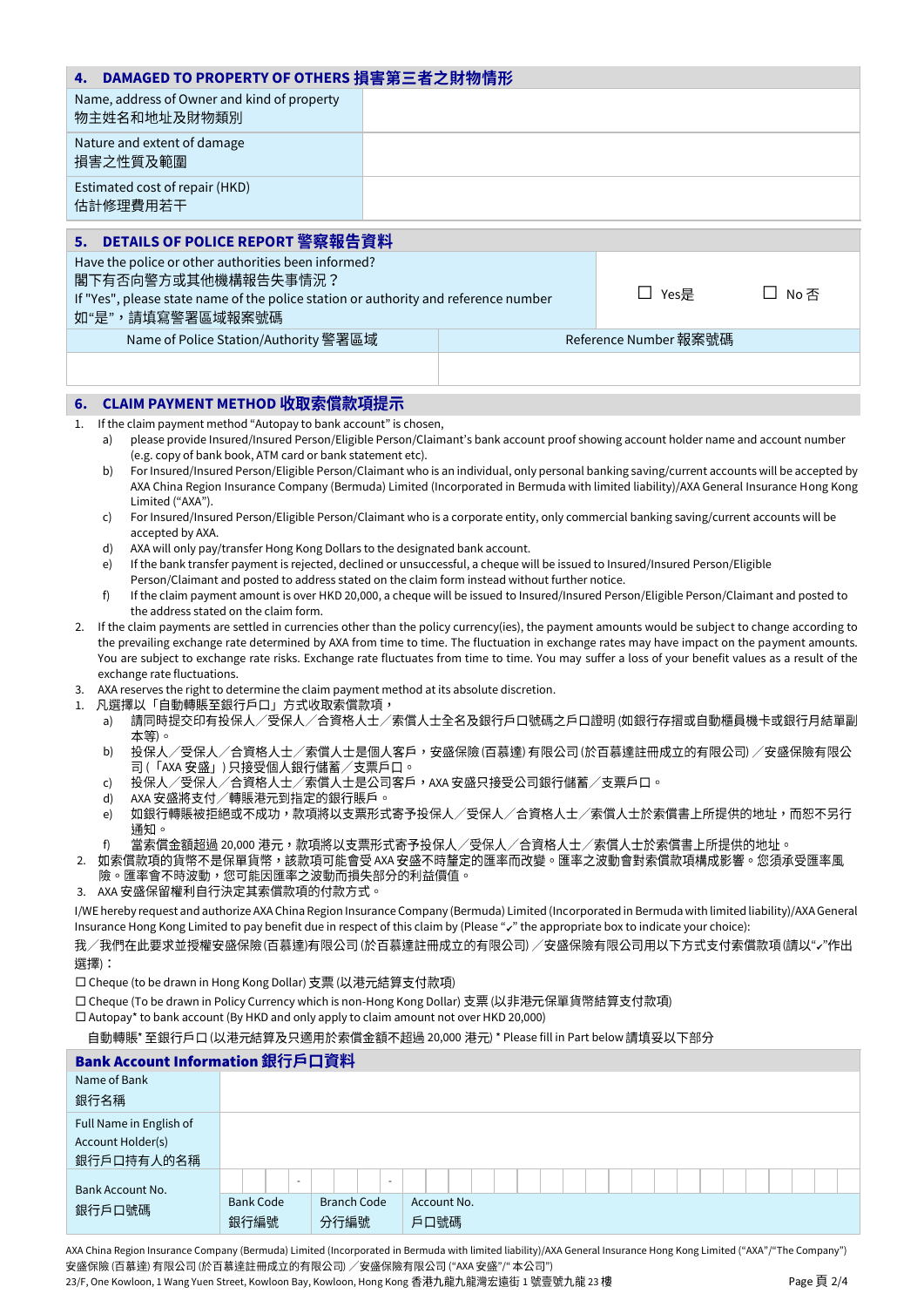#### **7.** PERSONAL INFORMATION COLLECTION STATEMENT

AXA China Region Insurance Company (Bermuda) Limited (Incorporated in Bermuda with limited liability)/AXA General Insurance Hong Kong Limited (referred to hereinafter as the "**Company**") recognises its responsibilities in relation to the collection, holding, processing, use and/or transfer of personal data under the Personal Data (Privacy) Ordinance (Cap. 486) ("**PDPO**"). Personal data will be collected only for lawful and relevant purposes and all practicable steps will be taken to ensure that personal data held by the Company is accurate. The Company will take all practicable steps to ensure security of the personal data and to avoid unauthorised or accidental access, erasure or other use.

Please note that if you do not provide us with your personal data, we may not be able to provide the information, products or services you need or process your request.

**Purpose:** From time to time it is necessary for the Company to collect your personal data which may be used, stored, processed, transferred, disclosed or shared by us for purposes ("**Purposes**"), including:

1. processing and evaluating any applications or requests made by you for products/ services offered by the Company and our affiliates; 2. providing subsequent services to you, including but not limited to administering the policies issued; 3. any purposes in connection with any claims made by or against or otherwise involving you in respect of any products/services provided by the Company and/or our affiliates, including investigation of claims; 4. evaluating your financial needs; 5. designing products/services for customers; 6. conducting market research for statistical or other purposes; 7. matching any data held which relates to you from time to time for any of the purposes listed herein; 8. making disclosure as required by any applicable law, rules, regulations, codes of practice or guidelines or to assist in law enforcement purposes, investigations by police or other government or regulatory authorities in Hong Kong or elsewhere; 9. conducting identity and/or credit checks and/or debt collection; 10. complying with the laws of any applicable jurisdiction; 11. carrying out other services in connection with the operation of the Company's business; and 12. other purposes directly relating to any of the above.

**Transfer of personal data**: Personal data will be kept confidential but, subject to the provisions of any applicable law, may be provided to:

1. any of our affiliates, any person associated with the Company, any reinsurance company, claims investigation company, your broker, industry association or federation, fund management company or financial institution in Hong Kong or elsewhere and in this regard you consent to the transfer of your data outside of Hong Kong; 2. any person (including private investigators) in connection with any claims made by or against or otherwise involving you in respect of any products/services provided by the Company and/or our affiliates; 3. any agent, contractor or third party who provides administrative, technology or other services (including direct marketing services) to the Company and/or our affiliates in Hong Kong or elsewhere and who has a duty of confidentiality to the same; 4. credit reference agencies or, in the event of default, debt collection agencies; 5. any actual or proposed assignee, transferee, participant or sub-participant of our rights or business; and 6. any government department or other appropriate governmental or regulatory authority in Hong Kong or elsewhere.

Transfer of your personal data will only be made for one or more of the Purposes specified above.

**Access and correction of personal data**: Under the PDPO, you have the right to ascertain whether the Company holds your personal data, to obtain a copy of the data, and to correct any data that is inaccurate. You may also request the Company to inform you of the type of personal data held by it. Requests for access and correction or for information regarding policies and practices and kinds of data held by the Company should be addressed in writing to:

Data Privacy Officer

 AXA China Region Insurance Company (Bermuda) Limited (Incorporated in Bermuda with limited liability)/AXA General Insurance Hong Kong Limited

23/F, One Kowloon, 1 Wang Yuen Street, Kowloon Bay, Kowloon, Hong Kong

A reasonable fee may be charged to offset the Company's administrative and actual costs incurred in complying with your data access requests.

安盛保險有限公司/安盛保險(百慕達)有限公司(下稱**"本公司"**)明白其就《個人資料(私隱)條例》(香港法例第 486 章)(**"條例"**)收 集、持有、處理、使用和/或轉移個人資料所負有的責任。本公司僅將為合法和相關的目的收集個人資料,並將採取一切切實可行的步驟,確保 本公司所持個人資料的準確性。本公司將採取一切切實可行的步驟,確保個人資料的安全性,及避免發生未經授權或者因意外而擅自取得、刪除 或另行使用個人資料的情況。

敬請注意,如果閣下不向本公司提供閣下的個人資料,我們可能無法提供閣下所需的資料、產品或服務,或無法處理閣下的要求。 **目的:**本公司不時有必要收集閣下的個人資料,並可能因下列各項目的("**有關目的**")而供本公司使用、存儲、處理、轉移、披露或共享該等 個人資料:

1. 處理和評估閣下就本公司及安盛關聯方所提供之產品/服務提出的任何申請或要求;2. 向閣下提供後續服務,包括但不限於執行/管理已發 出的保單;3. 與就本公司和/或安盛關聯方提供的任何產品/服務而由閣下或針對閣下提出的或者其他涉及閣下的任何索賠相關的任何目 的,包括索賠調查;4. 評估閣下的財務需求;5. 為客戶設計產品/服務;6. 為統計或其他目的進行市場研究;7. 不時就本條款所列的任何目 的核對所持有的與閣下有關的任何資料;8. 作出任何適用法律、規則、規例、實務守則或指引所要求的披露或協助在香港或香港以外其他 地方的警方或其他政府或監管機構執法及進行調查;9. 進行身份和/或信用核查和/或債務追收;10. 遵守任何適用的司法管轄區的法律; 11. 開展與本公司業務經營有關的其他服務;及 12. 與上述任何目的直接有關的其他目的。

個人資料的轉移:個人資料將予以保密,但在遵守任何適用法律條文的前提下,可提供給:

1. 位於香港或香港以外其他地方的任何安盛關聯方、本公司的任何相關聯人士、任何再保險公司、索賠調查公司、閣下之保險經紀、行業協會 或聯會、基金管理公司或金融機構,以及就此方面而言,閣下同意將閣下的資料轉移至香港境外;2. 與就本公司和/或安盛關聯方提供的 任何產品/服務而由閣下或針對閣下提出的或者其他涉及閣下的任何索賠相關的任何人士(包括私家偵探);3. 在香港或香港以外其他地 方向本公司和/或安盛關聯方提供行政,技術或其他服務(包括直接促銷服務)並對個人資料負有保密義務的任何代理、承包商或第三 方;4. 信貸資料機構或(在出現拖欠還款的情況下)追討欠款公司;5. 本公司權利或業務的任何實際或建議的承讓人、受讓方、參與者或次 參與者;及 6. 在香港或香港以外其他地方的任何政府部門或其他適當的政府或監管機關。

閣下的個人資料將僅為上文中規定的一個或多個有關目的而被轉移。

個人資料的查閱和更正:根據條例,閣下有權查明本公司是否持有閣下的個人資料,獲取該資料的副本,以及更正任何不準確的資料。閣下還可 以要求本公司告知閣下本公司所持個人資料的種類。查閱和更正的要求,或有關獲取政策、常規及本公司所持的資料種類的資料,均應以書面形 式發送至:

香港九龍九龍灣宏遠街 1號壹號九龍 23樓

安盛保險(百慕達)有限公司(於百慕達註冊成立的有限公司) /安盛保險有限公司

個人資料保護主任

本公司可能會向閣下收取合理的費用,以抵銷本公司為執行閣下的資料查閱要求而引致的行政和實際費用。